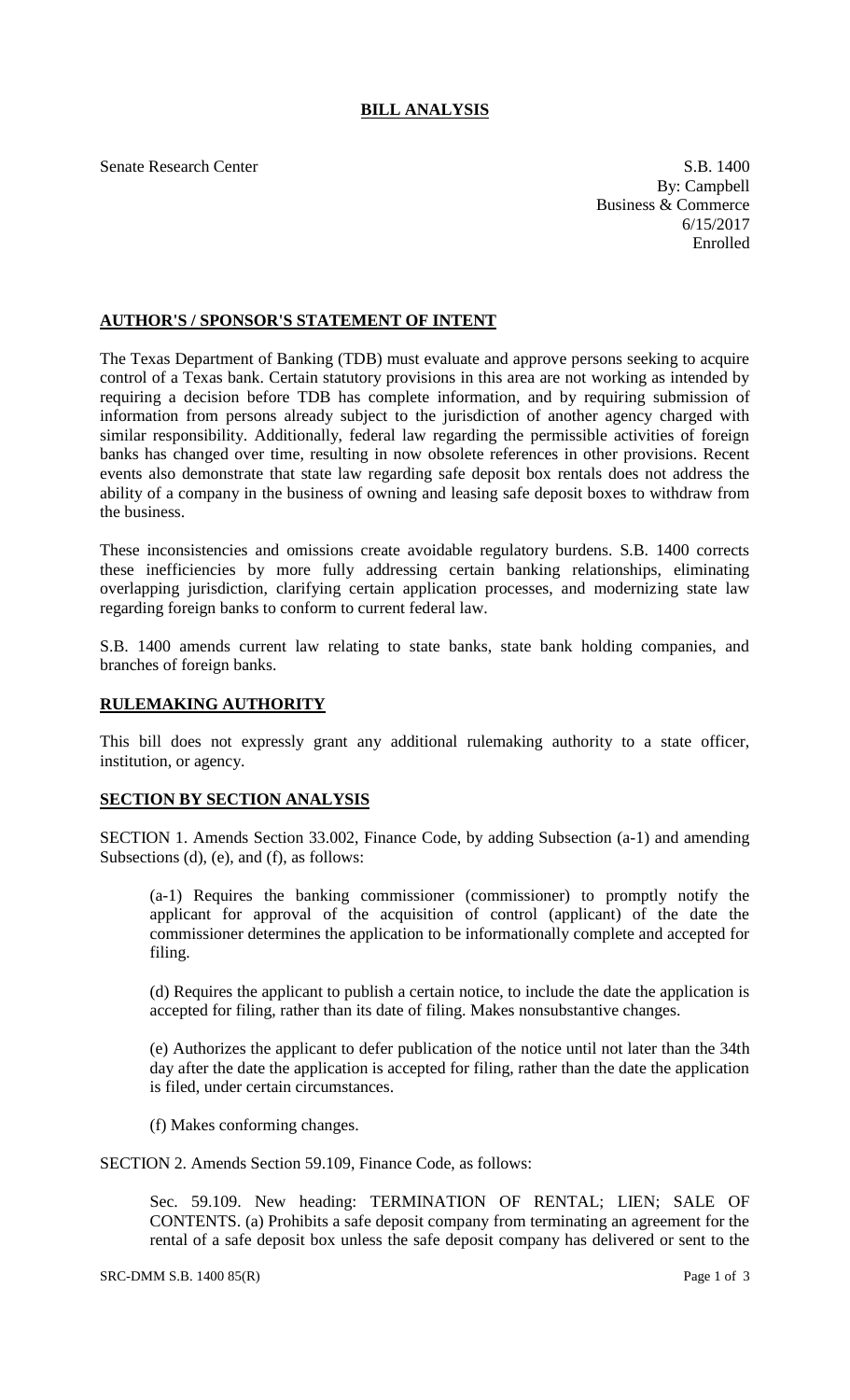lessee a notice not later than the 90th day before the date of the termination and has provided the lessee an opportunity to retrieve the contents during normal business hours throughout the duration of the notice period; or the payment for the rental of a safe deposit box is delinquent for at least six months, and the lessee fails to pay the rent due following notice provided under Subsection (a-1).

(a-1) Creates this subsection from existing text. Requires, rather than authorizes, a safe deposit company, if the payment for the rental of a safe deposit box is delinquent for at least six months, or if the rental agreement is otherwise terminated, to send notice to each lessee that the company will remove the contents of the box if the rent is not paid or, if the rental agreement is otherwise terminated, the contents are not retrieved before a certain date specified in the notice.

(a-2) Creates this subsection from existing text. Authorizes the safe deposit company to open the box in the presence of certain employees if the delinquent rent is not paid or, if the rental agreement is otherwise terminated, the contents are not retrieved before the date specified in the notice.

(b) Authorizes the safe deposit company to retain possession of the contents not later than two years from the date of the opening of the box plus a reasonable period to dispose of the box's contents. Authorizes the safe deposit company to sell all or part of the contents of the box in a specified manner if certain costs are not paid before the second anniversary of the date the box was opened, or if the rental agreement is being terminated for a reason other than delinquent payment, and the lessee has failed to retrieve the contents in a reasonable period after notice of the termination has been sent or delivered.

SECTION 3. Amends Section 202.001, Finance Code, by amending Subsection (a) and adding Subsection (a-1), as follows:

(a) Provides that this section applies to a company intending to acquire a Texas bank holding company or a Texas bank. Provides that for purposes of this section, a Texas bank holding company does not include a bank holding company of which the only subsidiaries are state savings banks.

(a-1) Creates this subsection from existing text. Requires a company described by Subsection (a), rather than a company intending to acquire a Texas bank holding company or a Texas bank, to submit certain information to the commissioner.

SECTION 4. Amends Sections 204.105(b) and (e), Finance Code, as follows:

(b) Prohibits a Texas state branch from accepting deposits of less than an amount equal to the standard maximum deposit insurance amount, rather than deposits of less than \$100,000, from citizens or residents of the United States unless certain criteria are met, among certain other exceptions to Subsection (a) (relating to certain circumstances under which a Texas state branch or agency is subject to certain statutes as if the Texas state branch or agency were a Texas state bank).

(e) Provides that for purposes of this section:

(1) creates this subdivision from existing text. Makes conforming changes and redesignates existing Subdivisions (1) through (3) as Paragraphs (A) through (C).

(2) defines "standard maximum deposit insurance amount."

SECTION 5. Amends Section 204.203(a), Finance Code, as follows:

(a) Authorizes a registered Texas representative office of a foreign bank to engage in: